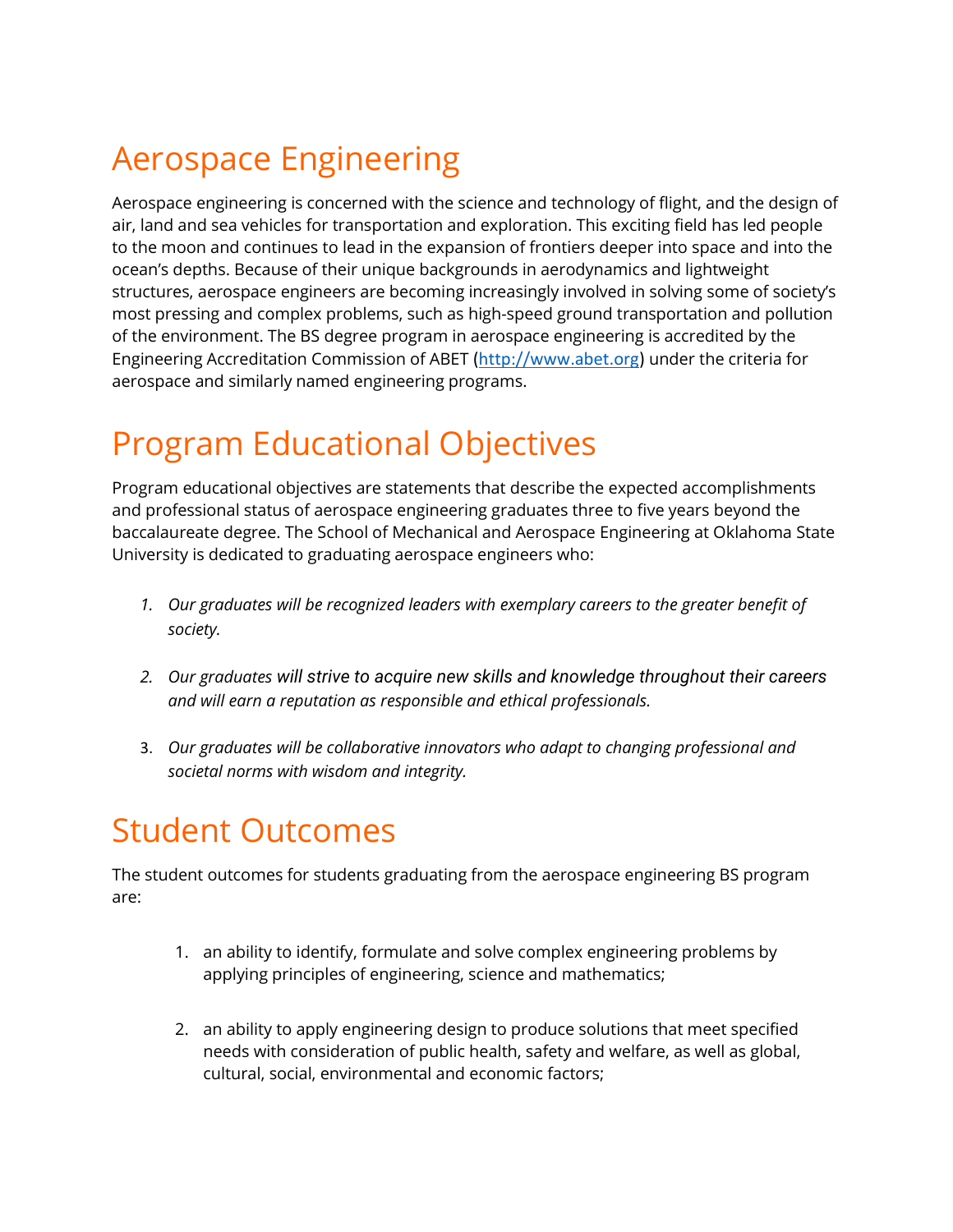- 3. an ability to communicate effectively with a range of audiences;
- 4. an ability to recognize ethical and professional responsibilities in engineering situations and make informed judgments, which must consider the impact of engineering solutions in global, economic, environmental and societal contexts;
- 5. an ability to function effectively on a team whose members together provide leadership, create a collaborative and inclusive environment, establish goals, plan tasks and meet objectives;
- 6. an ability to develop and conduct appropriate experimentation, analyze and interpret data, and use engineering judgment to draw conclusions;
- 7. an ability to acquire and apply new knowledge as needed, using appropriate learning strategies;

Each junior and senior level course builds upon the preceding engineering, mathematics and fundamental science courses to develop in the student the ability to identify and solve meaningful aerospace engineering problems. Aerospace design is strongly emphasized in the junior and senior years. The coursework is specifically sequenced and interrelated to provide design experience at each level, leading to progressively more complex, open-ended problems. The coursework includes sensitizing students to socially-related technical problems and their responsibilities as engineering professionals to behave ethically and protect occupational and public safety. The program culminates in a senior-year design course in which students integrate analysis, synthesis and other abilities they have developed throughout the earlier portions of their study into a capstone aerospace design experience. The design experiences include the fundamental elements and features of design with realistic constraints such as economics, safety, reliability, social and environmental impact, and other factors. At this point, students are able to design aerospace components and systems that meet specific requirements, including such pertinent societal considerations as ethics, safety, environmental impact and aesthetics. Students develop and display the ability to design and conduct experiments essential to specific studies and to analyze experimental results to draw meaningful conclusions.

An integral part of this educational continuum, from basic science through comprehensive engineering design, are learning experiences that facilitate the students' abilities to function effectively in both individual and team environments. The program also provides every graduate with adequate learning experiences to develop effective written and oral communication skills. State-of-the-art computational tools are introduced and used as a part of their problem-solving experiences. Finally, the students' experience in solving ever-more